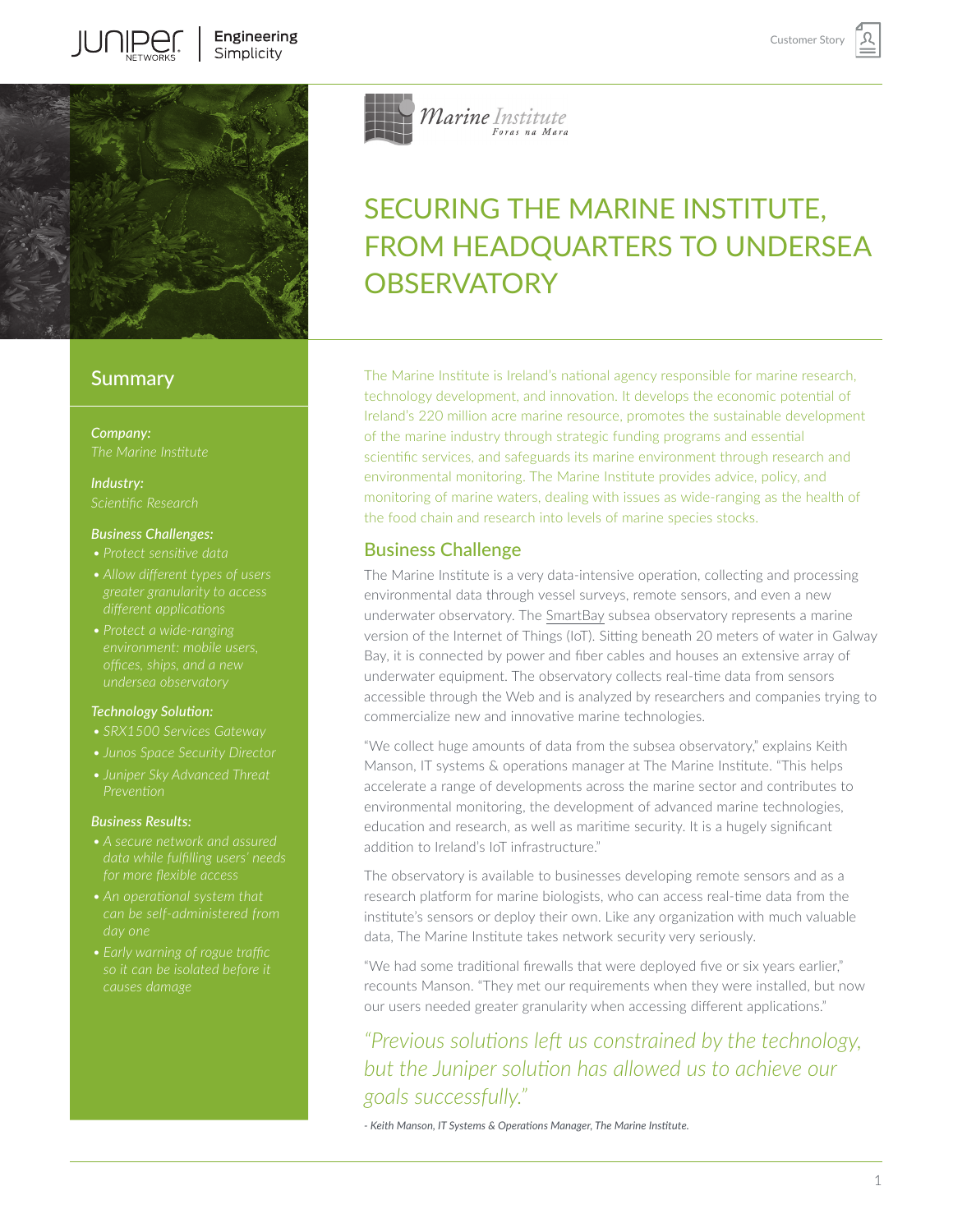The Marine Institute wanted to allow different types of users securely onto its local network. These included its own staff, which required full access even when traveling and emulating the experience when they are remote, and project partners, who needed to have restricted access to web-based applications. Additionally, some partner applications reside on a segmented part of the network and it needed to open up ports, allowing partners to control specific devices and sensors but restricting visibility to anything else. The Marine Institute realized it needed a security solution with a strong unified threat management (UTM) capability for complete protection, whether that was at its physical offices, research vessels, subsea observatory, or for mobile staff.

# Technology Solution

The Marine Institute engaged with a number of security vendors and integrators, as well as taking advice from industry analysts' leadership reports, before selecting a secure network solution from Juniper Networks. "We needed a flexible and highperformance unified threat management system, and the Juniper solutions gave us a lot more capability in this space than any other vendor," explains Manson.

# *"We've been able to ensure the security of our network, users, and devices wherever they are—even under the ocean."*

#### - Keith Manson, IT Systems & Operations Manager, The Marine Institute.

The Marine Institute deployed Juniper Networks® SRX1500 Services Gateway managed by Junos Space® Security Director, and it added Juniper Sky™ Advanced Threat Prevention to provide real-time monitoring of Internet traffic to and from its LAN.

The SRX1500 Services Gateway is a security appliance that protects distributed enterprise locations and small to midsize data centers. It performs ultra-fast, high-speed, next-generation firewalling; and with Juniper Sky ATP, it is extended to protect end-user devices, using real-time information from the cloud to provide anti-malware protection and defend against sophisticated cyber threats such as advanced persistent threats and ransomware.

Junos Space Security Director provides automated security policy management, enforcement, and expansive visibility through an intuitive, centralized interface. Using intuitive dashboards and reporting features, it offers insight into threats, compromised devices, and risky applications.

"Juniper Sky ATP gives us a very quick mechanism to identify potentially malicious events as they occur and block or quarantine them," Manson says.

The Marine Institute worked with Agile Networks, a Juniper partner in Ireland, to help design and deploy the solution. "Juniper and Agile's engineering teams were always focused on our requirements," says Manson. "They tailored and customized the solution and put in a lot of work to find the best way to deliver the functionality we needed, architect it well, and leave us with a future-proofed system."

## Business Results

"This project was driven by new business requirements," Manson says. "Previous solutions left us constrained by the technology, but the Juniper solution has allowed us to achieve our goals successfully. Now we can enforce network security effectively while fulfilling users' needs for more flexible, legitimate access."

The Marine Institute also valued the highly collaborative approach to the project. "Following the deployment, our internal staff could hit the ground running," says Manson. "We knew how to administer all the systems so we could do all the day-today moves, additions, and changes ourselves."

Juniper Sky ATP has given The Marine Institute a mechanism to detect potential security issues. "We used to operate in a more reactive mode, where we saw evidence of something happening and we took action to resolve it," explains Manson. "But now we have an early warning system, so rather than relying solely on endpoint security to limit the impact of an attack after it has happened, we can identify rogue traffic and lock it down before it has the chance to cause any damage."

### Next Steps

The Marine Institute is now defining its security strategy for the next few years, which will build on the Juniper solution. "We've been able to ensure the security of our network, users, and devices wherever they are—even under the ocean," concludes Manson. "Juniper has provided us with a platform with which we can look at our security from a total infrastructure perspective including policies, procedures, and training, to ensure we are adhering to best practices for years to come."

### For More Information

To find out more about Juniper Networks products and solutions, please visit [www.juniper.net.](http://www.juniper.net)